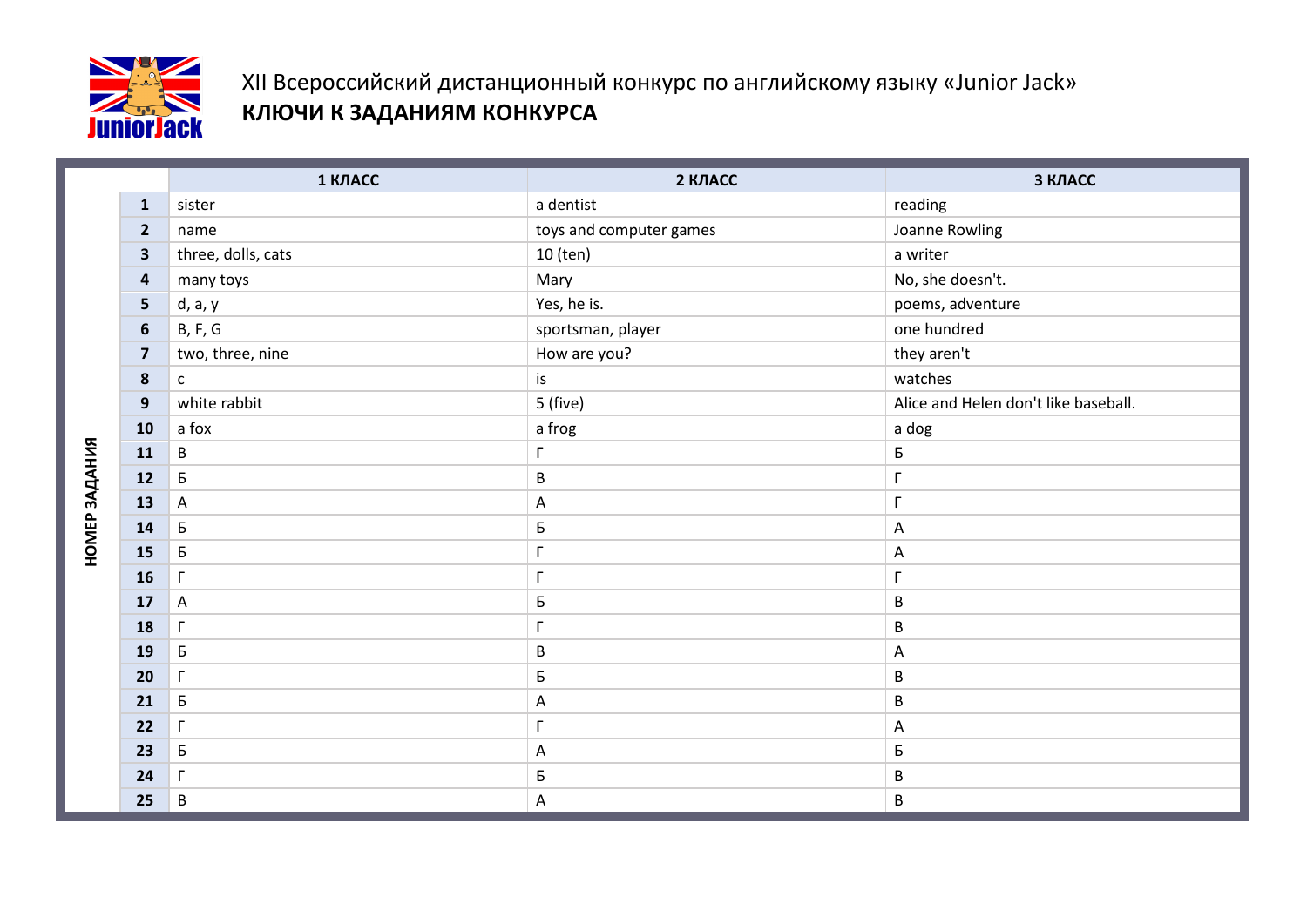|               |                         | 4 КЛАСС                               | 5 КЛАСС                           | 6 КЛАСС                                |
|---------------|-------------------------|---------------------------------------|-----------------------------------|----------------------------------------|
|               | $\mathbf{1}$            | 31 <sup>st</sup> of October           | 5 (five)                          | London, Great Russell Street           |
|               | $\overline{2}$          | as lanterns                           | Yes, he did.                      | for its library                        |
|               | $\overline{\mathbf{3}}$ | sweets, chocolates, cookies           | He forgot about Bobby's birthday. | coins, paintings, sculptures, ceramics |
|               | 4                       | pictures of witches, black cats, bats | Yes, he did.                      | more than 6 million                    |
|               | 5                       | Yes, it is.                           | No, he didn't                     | Dickens, Thackeray, Bernard Shaw       |
|               | $\boldsymbol{6}$        | Are they making a sandcastle?         | the ninth of October              | changed                                |
|               | $\overline{\mathbf{z}}$ | Would                                 | Has Victor painted the roof?      | unfriendly, infamous, impossible       |
|               | 8                       | His mother baked a huge cake.         | must                              | at, on                                 |
|               | $\mathbf{9}$            | am writing                            | house                             | has he                                 |
|               | 10                      | a mushroom                            | the largest                       | What did he want to become?            |
|               | 11                      | Б                                     | Α                                 | B                                      |
| НОМЕР ЗАДАНИЯ | 12                      | Б                                     | Б                                 | Б                                      |
|               | 13                      | B                                     | Α                                 | $\Gamma$                               |
|               | 14                      | $\Gamma$                              | B                                 | A                                      |
|               | 15                      | Б                                     |                                   | Б                                      |
|               | 16                      | $\Gamma$                              |                                   | Б                                      |
|               | 17                      | B                                     | B                                 | Б                                      |
|               | 18                      | A                                     | Б                                 | $\Gamma$                               |
|               | 19                      | $\Gamma$                              | А                                 | B                                      |
|               | 20                      | $\Gamma$                              | Α                                 | A                                      |
|               | 21                      | A                                     | Б                                 | $\Gamma$                               |
|               | 22                      | Б                                     | Б                                 | B                                      |
|               | 23                      | $\Gamma$                              |                                   | $\mathsf{A}$                           |
|               | 24                      | B                                     | B                                 | Б                                      |
|               | 25                      | B                                     | Б                                 | Б                                      |